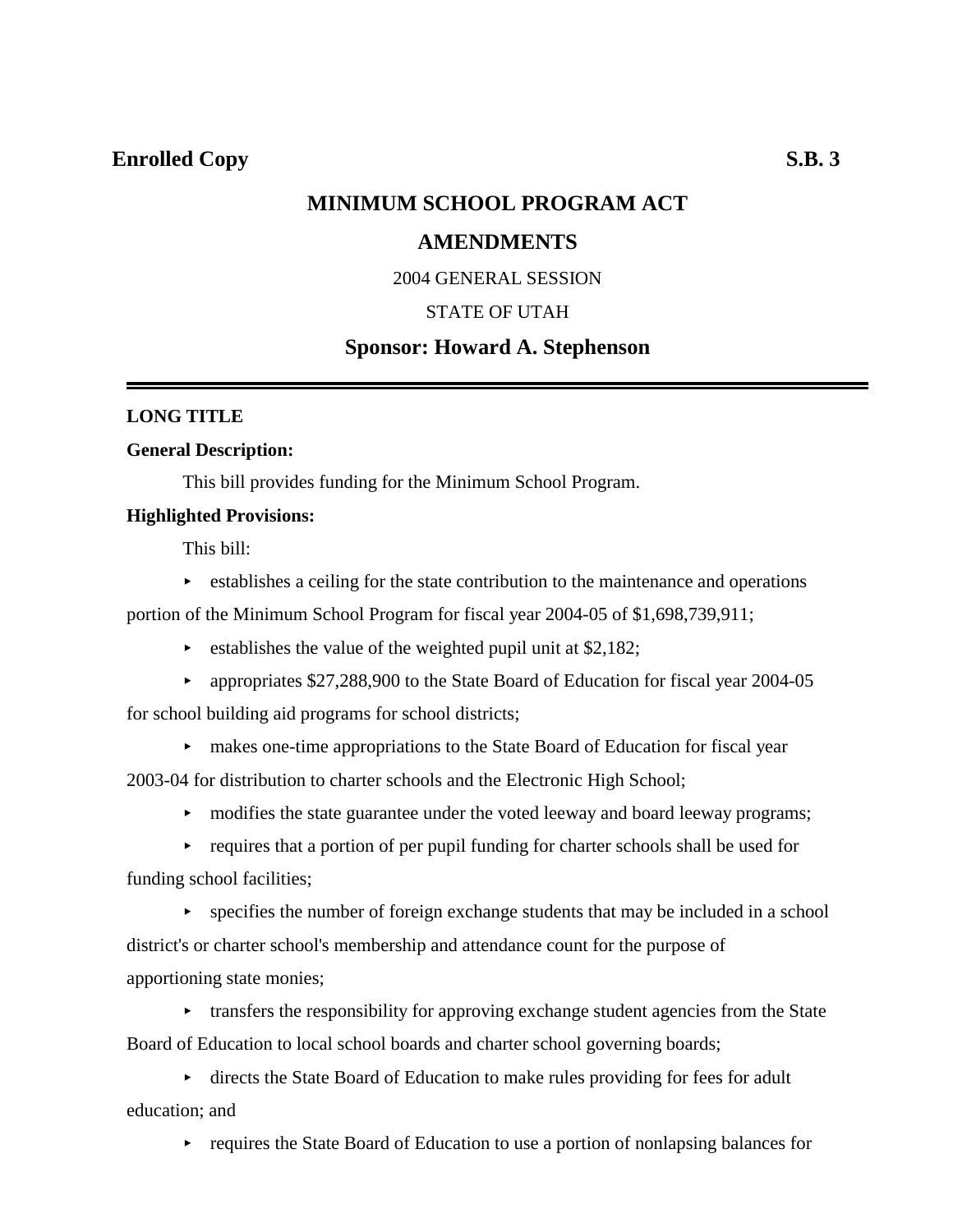certain purposes.

### **Monies Appropriated in this Bill:**

This bill appropriates from the Uniform School Fund:

- < \$1,726,028,811 for fiscal year 2004-05; and
- ► \$891,000 for fiscal year 2003-04.

### **Other Special Clauses:**

This bill provides an effective date.

### **Utah Code Sections Affected:**

AMENDS:

**53A-1a-513**, as last amended by Chapter 320, Laws of Utah 2003 **53A-2-206**, as last amended by Chapter 320, Laws of Utah 2003 **53A-15-401**, as enacted by Chapter 2, Laws of Utah 1988 **53A-15-403**, as enacted by Chapter 2, Laws of Utah 1988 **53A-17a-103**, as last amended by Chapter 320, Laws of Utah 2003 **53A-17a-104**, as last amended by Chapter 320, Laws of Utah 2003 **53A-17a-131.17**, as last amended by Chapter 320, Laws of Utah 2003 **53A-17a-133**, as last amended by Chapter 320, Laws of Utah 2003 **53A-17a-134**, as last amended by Chapters 335 and 336, Laws of Utah 2001 **53A-17a-135**, as last amended by Chapter 320, Laws of Utah 2003 **53A-17a-148**, as last amended by Chapter 320, Laws of Utah 2003 **53A-17a-149**, as enacted by Chapter 320, Laws of Utah 2003 **53A-21-105**, as last amended by Chapter 320, Laws of Utah 2003

## **Uncodified Material Affected:**

ENACTS UNCODIFIED MATERIAL

*Be it enacted by the Legislature of the state of Utah:*

Section 1. Section **53A-1a-513** is amended to read:

**53A-1a-513. Funding for charter schools.**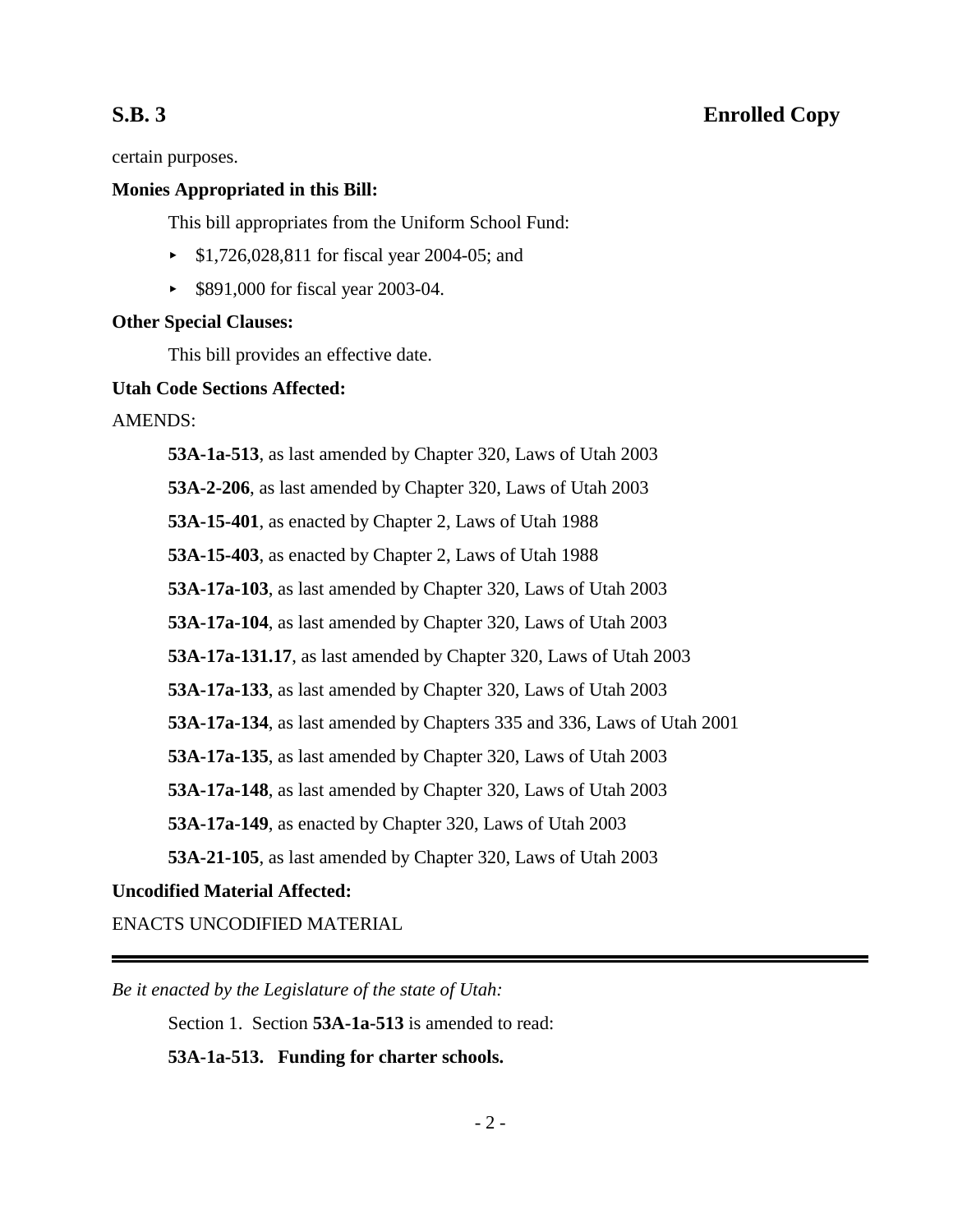(1) (a) Charter schools shall receive funding as described in this section, except Subsections (2) through (7) do not apply to charter schools described in Subsection (1)(b).

(b) Charter schools sponsored by local school boards that are converted from district schools or operate in district facilities without paying reasonable rent shall receive funding as prescribed in Section 53A-1a-515.

(2) (a) Except as provided in Subsection (2)(b), a charter school shall receive state funds, as applicable, on the same basis as a school district receives funds.

(b) In distributing funds under Title 53A, Chapter 17a, Minimum School Program Act, to charter schools, charter school pupils shall be weighted, where applicable, as follows:

(i) .55 for kindergarten pupils;

(ii) .9 for pupils in grades 1-6;

(iii) .99 for pupils in grades 7-8; and

(iv) 1.2 for pupils in grades 9-12.

(c) The State Board of Education shall make rules in accordance with Title 63, Chapter 46a, Utah Administrative Rulemaking Act, to administer Subsection (2)(b), including hold harmless provisions to maintain a charter elementary school's funding level for a period of two years after the effective date of the distribution formula.

(d) Subsection (2)(b) does not apply to funds appropriated to charter schools to replace local property tax revenues.

(3) The State Board of Education shall adopt rules to provide for the distribution of monies to charter schools under this section.

(4) (a) The Legislature shall provide an appropriation for charter schools for each of their students to replace some of the local property tax revenues that are not available to charter schools. The amount of money provided for each charter school student shall be determined by:

 $[(a)]$  (i) calculating the sum of:

 $[\overline{(t)}]$  (A) school districts' operations and maintenance revenues derived from local property taxes, except revenues from imposing a minimum basic tax rate pursuant to Section 53A-17a-135;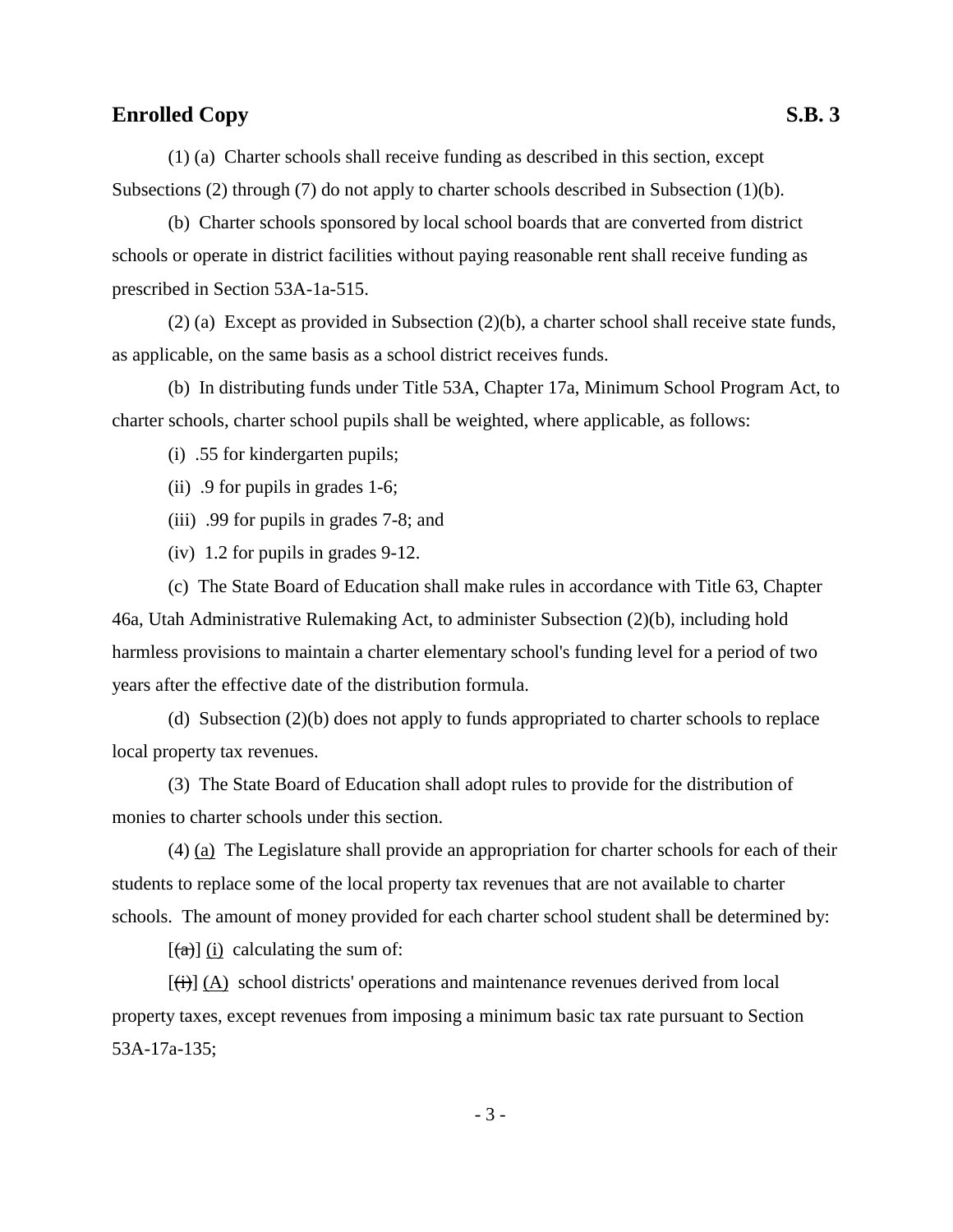$[\overline{\text{(iii)}}]$  (B) school districts' capital projects revenues derived from local property taxes; and  $[\overline{\text{(iii)}}]$  (C) school districts' expenditures for interest on debt; and

 $[(\theta)]$  (ii) dividing the sum by the total average daily membership of the districts' schools.

(b) Of the monies provided to a charter school under Subsection (4)(a), 10% shall be expended for funding school facilities only.

(5) Charter schools are eligible to receive federal funds if they meet all applicable federal requirements and comply with relevant federal regulations.

(6) The State Board of Education shall distribute funds for charter school students directly to the charter school.

(7) (a) Notwithstanding Subsection (2), a charter school is not eligible to receive state transportation funding.

(b) The board shall also adopt rules relating to the transportation of students to and from charter schools, taking into account Sections 53A-2-210 and 53A-17a-127.

(c) The governing body of the charter school may provide transportation through an agreement or contract with the local school board, a private provider, or with parents.

(8) (a) (i) The state superintendent of public instruction may allocate grants for both start-up and ongoing costs to eligible charter school applicants from monies appropriated for the implementation of this part.

(ii) Applications for the grants shall be filed on a form determined by the state superintendent and in conjunction with the application for a charter.

(iii) The amount of a grant may vary based upon the size, scope, and special circumstances of the charter school.

(iv) The governing board of the charter school shall use the grant to meet the expenses of the school as established in the school's charter.

(b) The State Board of Education shall coordinate the distribution of federal monies appropriated to help fund costs for establishing and maintaining charter schools within the state.

(9) (a) A charter school may receive, hold, manage and use any devise, bequest, grant, endowment, gift, or donation of any property made to the school for any of the purposes of this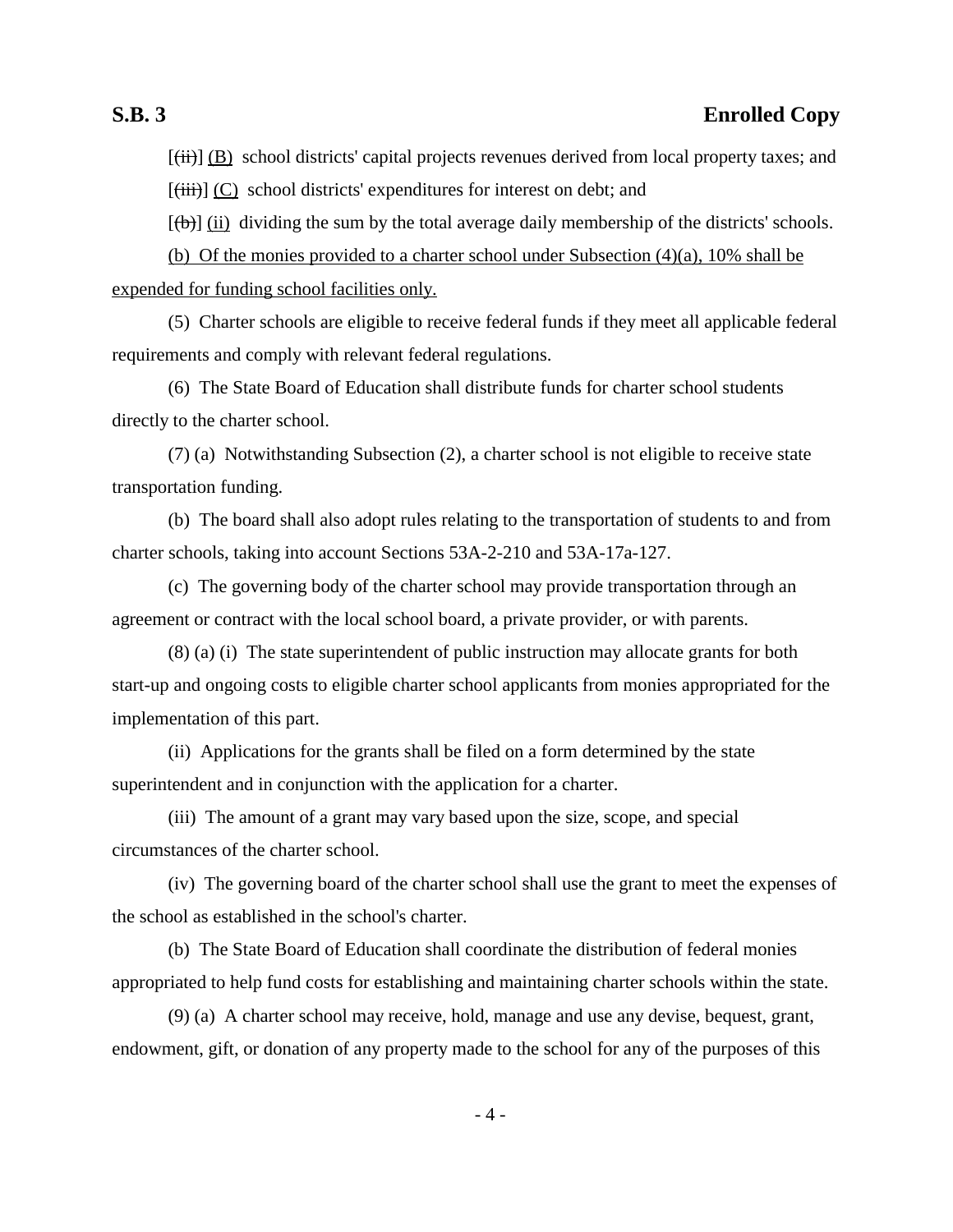part.

(b) It is unlawful for any person affiliated with a charter school to demand or request any gift, donation, or contribution from a parent, teacher, employee, or other person affiliated with the charter school as a condition for employment or enrollment at the school or continued attendance at the school.

(10) The State Office of Education shall use up to \$1,044,000 of funding provided for new growth to fund additional growth needs in charter schools in fiscal year 2005.

Section 2. Section **53A-2-206** is amended to read:

**53A-2-206. Exchange and interstate compact students -- Inclusion in attendance count -- Annual report -- Requirements for exchange student agencies.**

(1) A school district or charter school may include the following students in the district's or school's membership and attendance [of students] count for the purpose of apportionment of state monies [if]:

(a)  $[\overrightarrow{t}]$  the student is a foreign exchange student sponsored by an agency approved by the [State Board of Education; and] district's local school board or charter school's governing board, subject to the limitation of Subsection (2);

[(ii) the agency sponsoring the foreign exchange student is also sponsoring a resident student of the district who is enrolled in a school in a foreign country;]

(b)  $[\theta]$  [the] a student [is] enrolled under an interstate compact, established between the State Board of Education and the state education authority of another state, under which a student from one compact state would be permitted to enroll in a public school in the other compact state on the same basis as a resident student of the receiving state; or

(c)  $[the]$  a student  $[is]$  receiving services under the Compact on Placement of Children.

(2) The number of foreign exchange students that may be counted for the purpose of apportioning state monies shall be the lesser of:

(a) the number of foreign exchange students:

(i) enrolled in the school district or charter school; and

(ii) sponsored by an exchange student agency approved by the district's local school board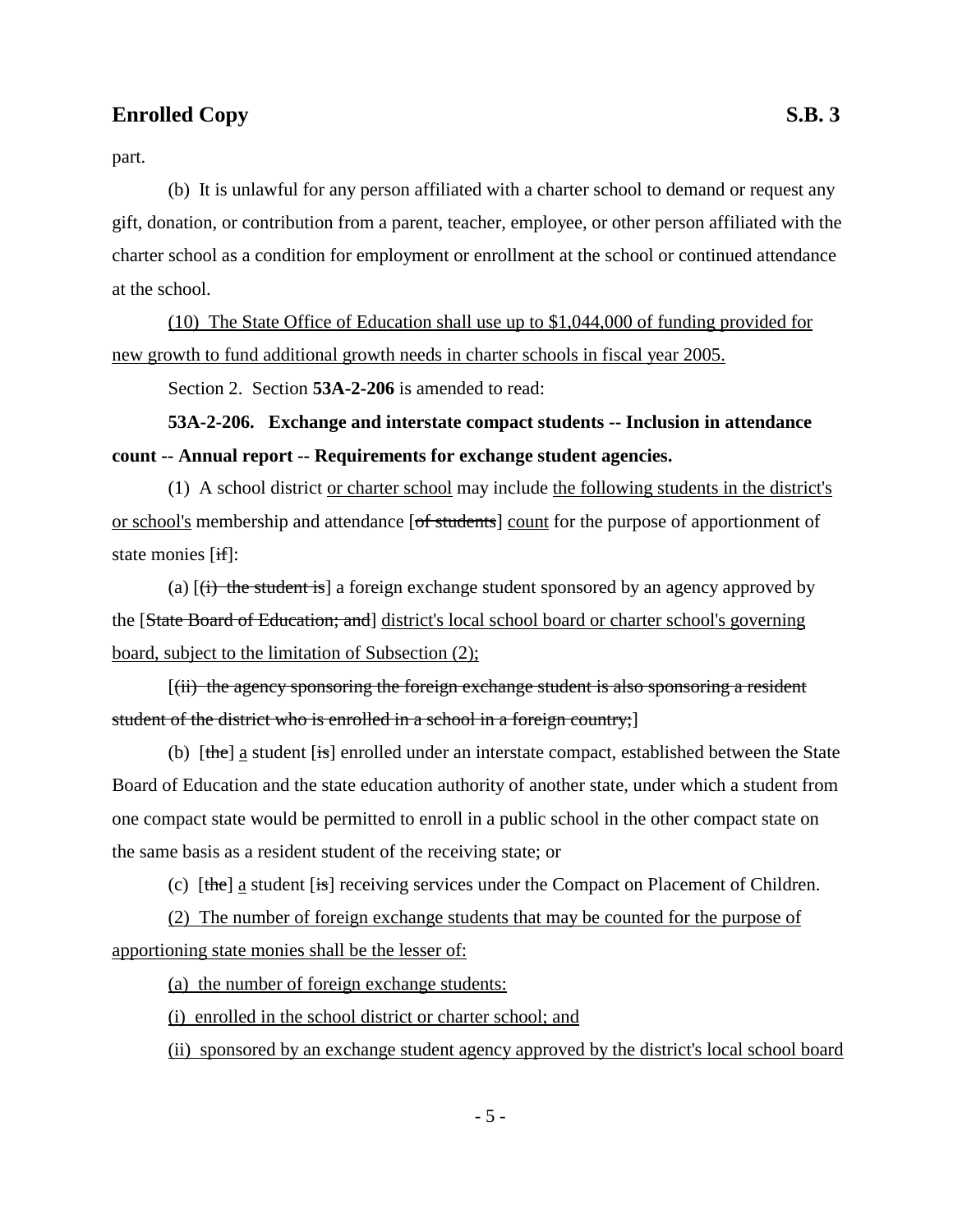or charter school's governing board; or

(b) the number of students that have withdrawn from the school district or charter school to participate in a foreign exchange program in a foreign country.

(3) A school district or charter school may:

(a) enroll foreign exchange students that do not qualify for state monies; and

(b) pay for the costs of those students with other funds available to the school district or charter school.

(4) Due to the benefits to all students of having the opportunity to become familiar with individuals from diverse backgrounds and cultures, school districts are encouraged to enroll foreign exchange students, as provided in Subsection (3), particularly in schools with declining or stable enrollments where the incremental cost of enrolling the foreign exchange student may be minimal.

 $[\frac{1}{2}]$  (5) The board shall make an annual report to the Legislature on the number of exchange students and the number of interstate compact students sent to or received from public schools outside the state.

 $[(3)]$  (6) (a) [The] A local school board or charter school governing board shall require each approved exchange student agency to provide it with a sworn affidavit of compliance prior to the beginning of each school year.

(b) The affidavit shall include the following assurances:

(i) that the agency has complied with all applicable [rules] policies of the board;

(ii) that a household study, including a background check of all adult residents, has been made of each household where an exchange student is to reside, and that the study was of sufficient scope to provide reasonable assurance that the exchange student will receive proper care and supervision in a safe environment;

(iii) that host parents have received training appropriate to their positions, including information about enhanced criminal penalties under Subsection 76-5-406(10) for persons who are in a position of special trust;

(iv) that a representative of the exchange student agency shall visit each student's place of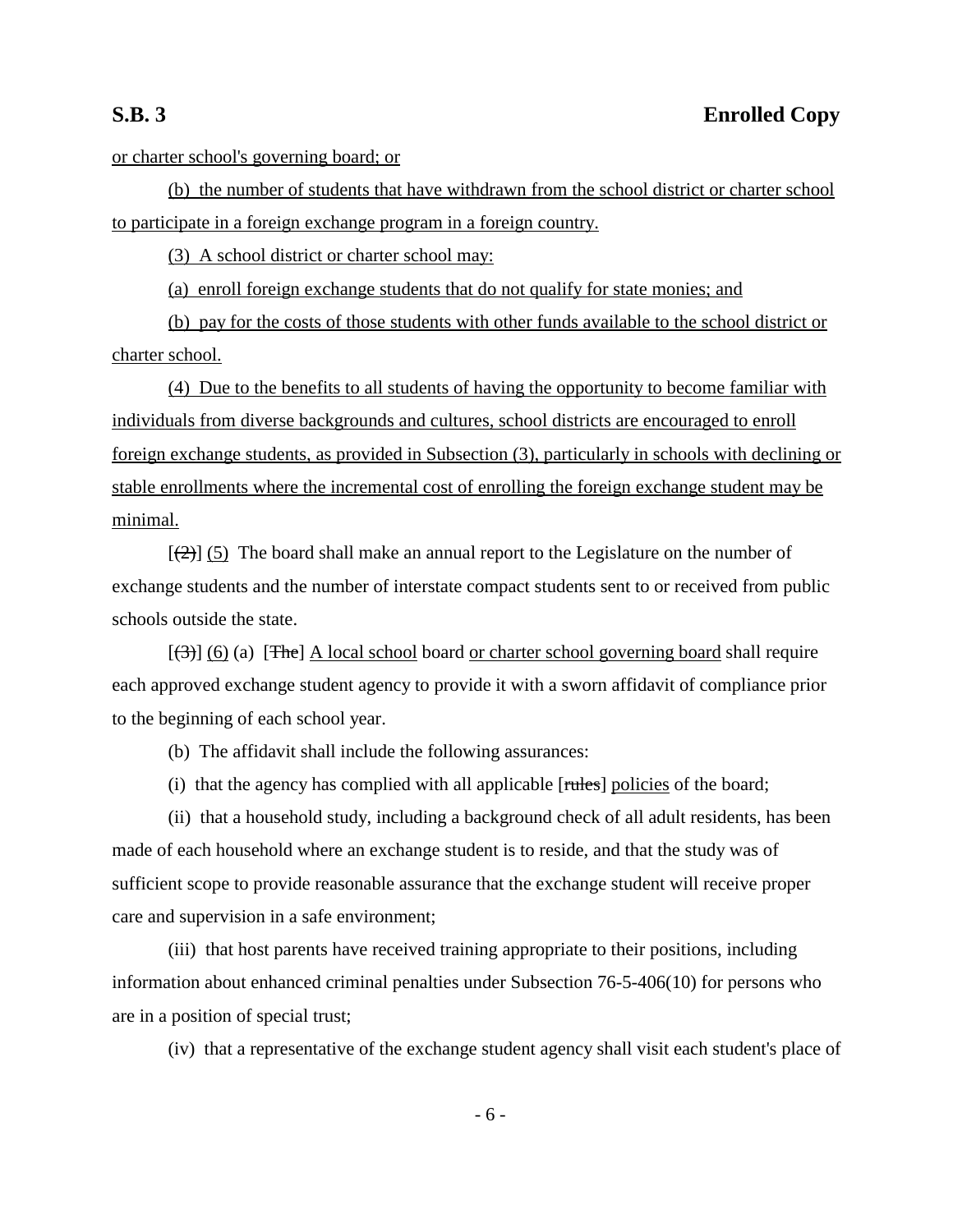residence at least once each month during the student's stay in Utah;

(v) that the agency will cooperate with school and other public authorities to ensure that no exchange student becomes an unreasonable burden upon the public schools or other public agencies;

(vi) that each exchange student will be given in the exchange student's native language names and telephone numbers of agency representatives and others who could be called at any time if a serious problem occurs; and

(vii) that alternate placements are readily available so that no student is required to remain in a household if conditions appear to exist which unreasonably endanger the student's welfare.

 $[(4)]$  (7) (a) [The] A local school board or charter school governing board shall provide each approved exchange student agency with a list of names and telephone numbers of individuals not associated with the agency who could be called by an exchange student in the event of a serious problem.

(b) The agency shall make a copy of the list available to each of its exchange students in the exchange student's native language.

Section 3. Section **53A-15-401** is amended to read:

### **53A-15-401. State Board of Education to supervise.**

(1) The general control and supervision, but not the direct management, of adult education is vested in the State Board of Education.

(2) The board has the following powers:

(a) makes and enforces rules to organize, conduct, and supervise adult education;

(b) appoints state staff for the adult education program, establishes their duties, and fixes their compensation;

(c) determines the qualifications of, and issues teaching certificates to, persons employed to give adult education instruction; and

(d) determines the basis of apportionment and distributes funds made available for adult education.

(3) (a) The State Board of Education shall make rules providing for the establishment of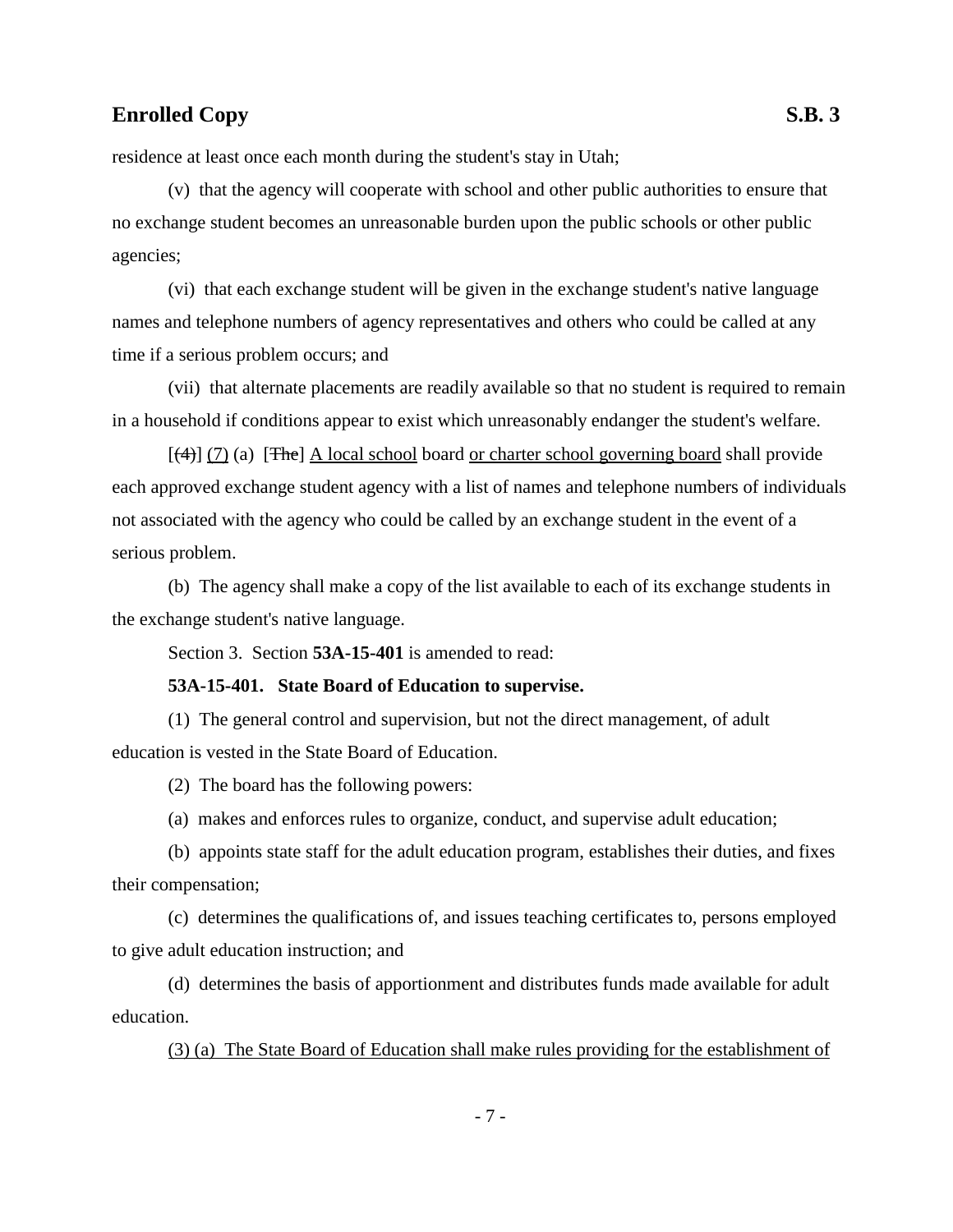fees which shall be imposed by local school boards for participation in adult education programs.

(b) A fee structure for adult education shall take into account the ability of a Utah resident who participates in adult education to pay the fees.

(c) Sections 53A-12-103 and 53A-12-104 pertaining to fees and fee waivers in secondary schools do not apply to adult education.

Section 4. Section **53A-15-403** is amended to read:

**53A-15-403. Local school boards' authority to direct adult education programs.**

A local school board may do the following:

(1) establish and maintain classes for adult education, with classes being held at times and places convenient and accessible to the members of the class;

(2) raise and appropriate funds for an adult education program;

(3) subject to [Section] Sections 53A-12-101 and 53A-15-401, determine fees for participation in an adult education program; and

(4) hire persons to instruct adult education classes.

Section 5. Section **53A-17a-103** is amended to read:

## **53A-17a-103. Definitions.**

As used in this chapter:

(1) "Basic state-supported school program" or "basic program" means public education programs for kindergarten, elementary, and secondary school students that are operated and maintained for the amount derived by multiplying the number of weighted pupil units for each district by  $[\frac{2,150}{2,182}]$ , except as otherwise provided in this chapter.

(2) "Certified revenue levy" means a property tax levy that provides an amount of ad valorem property tax revenue equal to the sum of:

(a) the amount of property tax revenue to be generated statewide in the previous year from imposing a minimum basic tax rate, as specified in Subsection 53A-17a-135(1)(a); and

(b) the product of:

(i) new growth, as defined in Section 59-2-924 and rules of the State Tax Commission; and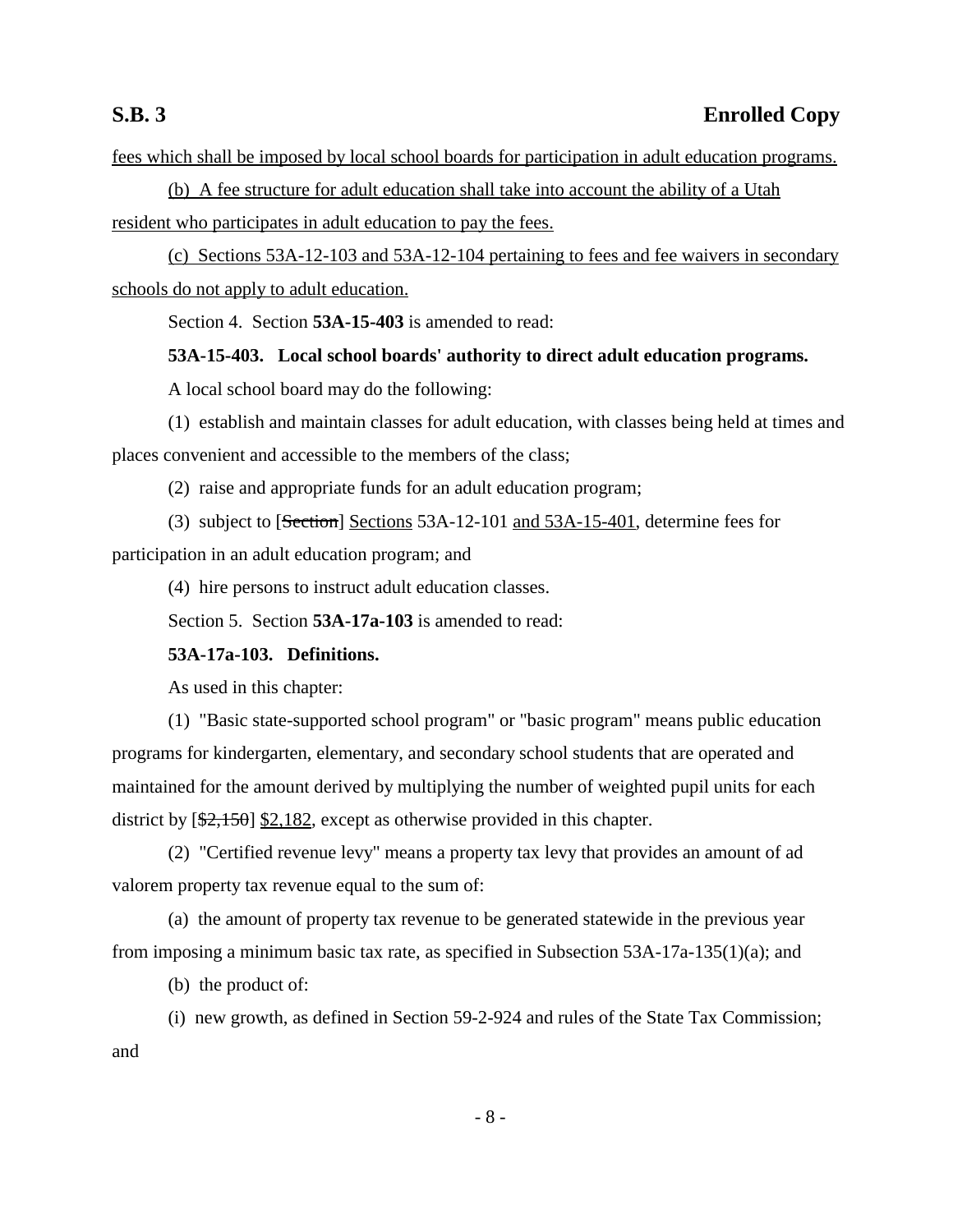(ii) the minimum basic tax rate certified by the State Tax Commission for the previous year.

(3) "Leeway program" or "leeway" means a state-supported voted leeway program or board leeway program authorized under Section 53A-17a-133 or 53A-17a-134.

(4) "Pupil in average daily membership (ADM)" means a full-day equivalent pupil.

(5) (a) "State-supported minimum school program" or "minimum school program" means public school programs for kindergarten, elementary, and secondary schools as described in this Subsection  $(5)$ .

(b) The minimum school program established in the districts shall include the equivalent of a school term of nine months as determined by the State Board of Education.

(c) (i) The board shall establish the number of days or equivalent instructional hours that school is held for an academic school year.

(ii) Education, enhanced by utilization of technologically enriched delivery systems, when approved by local school boards, shall receive full support by the State Board of Education as it pertains to fulfilling the attendance requirements, excluding time spent viewing commercial advertising.

(d) The program includes the total of the following annual costs:

(i) the cost of a basic state-supported school program; and

(ii) other amounts appropriated in this chapter in addition to the basic program.

(6) "Weighted pupil unit or units or WPU or WPUs" means the unit of measure of factors that is computed in accordance with this chapter for the purpose of determining the costs of a program on a uniform basis for each district.

Section 6. Section **53A-17a-104** is amended to read:

### **53A-17a-104. Amount of state's contribution toward minimum school program.**

(1) The total contribution of the state toward the cost of the minimum school program may not exceed the sum of  $[41,611,343,274]$  \$1,698,739,911 for the fiscal year beginning July 1, [2003] 2004, except as otherwise provided by the Legislature through supplemental appropriations.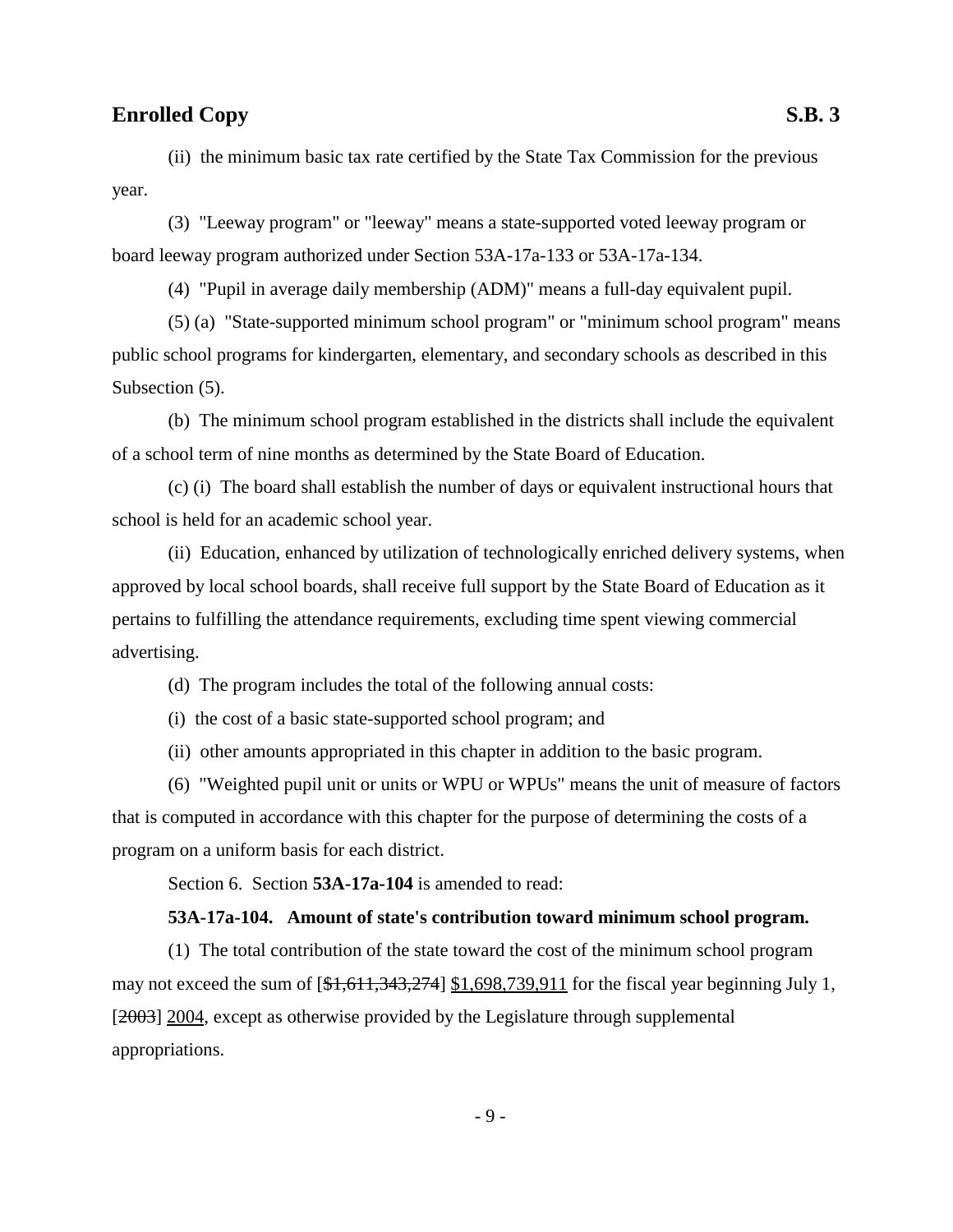(2) [There] As on ongoing appropriation subject to future budget constraints, there is appropriated from the Uniform School Fund for fiscal year 2004-05 to the State Board of Education for distribution to school districts and charter schools, in accordance with this chapter, monies for the following purposes and in the following amounts:

(a) basic program - kindergarten, [\$43,930,950 (20,433 WPUs)] \$49,053,542 (22,481 WPUs);

(b) basic program - grades 1-12, [\$930,195,350 (432,649 WPUs)] \$956,377,146 (438,303 WPUs);

(c) basic program - professional staff,  $[$ \$89,328,200 (41,548 WPUs)] \$93,420,148 (42,814 WPUs);

(d) basic program - administrative costs, [\$3,558,250 (1,655 WPUs)] \$3,626,484 (1,662 WPUs);

(e) basic program - necessarily existent small schools and units for consolidated schools, [\$16,193,800 (7,532 WPUs)] \$16,729,394 (7,667 WPUs);

(f) special education - regular program - add-on WPUs for students with disabilities, [\$115,001,350 (53,489 WPUs)] \$117,590,162 (53,891 WPUs);

(g) preschool special education program,  $[\frac{13,478,350 (6,269 \text{ WPUs})}{6,269 \text{ WPUs}}]$  \$14,540,848 (6,664 WPUs);

(h) self-contained regular WPUs, [\$26,696,550 (12,417 WPUs)] \$27,447,378 (12,579 WPUs);

(i) extended year program for severely disabled,  $[$ \$690,150 (321 WPUs)] \$765,882 (351) WPUs);

(i) special education programs in state institutions and district impact aid,  $\sqrt{\frac{2,919,700}{2}}$  $(1,358 \text{ WPUs})$ ] \$3,006,796 (1,378 WPUs);

(k) applied technology and technical education district programs,  $[$50,198,200 (23,348)$ WPUs)] \$51,709,036 (23,698 WPUs), including [\$915,861] \$943,426 for summer applied technology agriculture programs;

(l) applied technology district set-aside, [\$2,139,250 (995 WPUs)] \$2,203,820 (1,010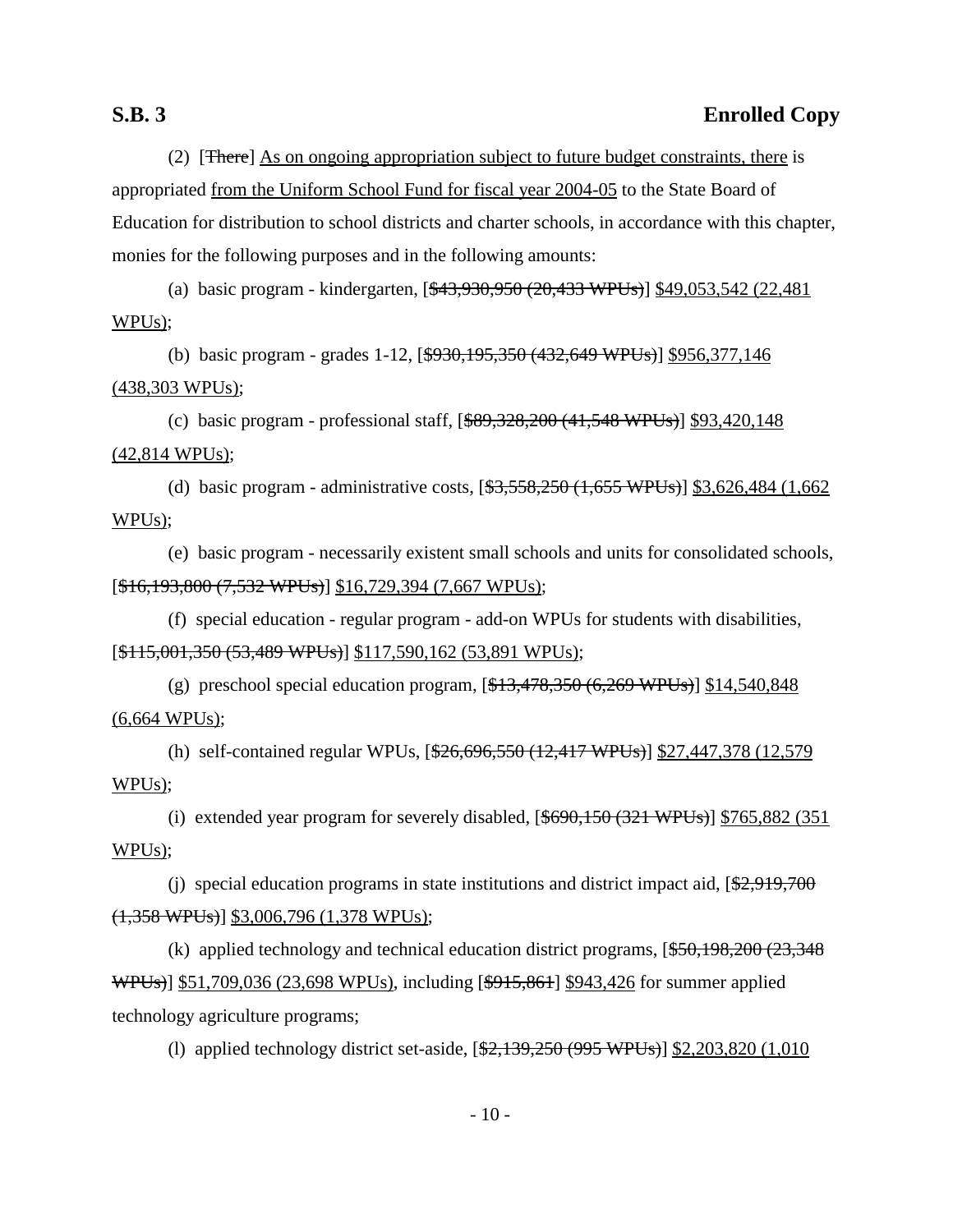WPUs);

- (m) class size reduction,  $[$ <del>\$63,977,550 (29,757 WPUs)</del> $]$  \$65,902,946 (30,203 WPUs);
- (n) Social Security and retirement programs,  $[$232,739,964]$  \$261,482,231;

(o) pupil transportation to and from school,  $[ $$56,245,567$ ]$  \$57,061,128, of which not less than [\$1,952,878] \$1,981,195 shall be allocated to the Utah Schools for the Deaf and Blind to pay for transportation costs of the schools' students;

- (p) guarantee transportation levy, \$500,000;
- (q) Local Discretionary Block Grant Program, \$21,824,448;
- (r) Interventions for Student Success Block Grant Program, [\$15,308,708, of which

\$400,000 shall be used for special intervention summer programs] \$14,908,708;

- (s) Quality Teaching Block Grant Program, \$57,426,623;
- $[(t)$  math and science beginning teacher recruitment,  $$600,000;$
- $\lceil$ (u) (t) highly impacted schools, \$5,123,207;
- $[(\forall \rightarrow)]$  (u) at-risk programs, \$24,778,484;
- $\lceil$ (w) (v) adult education, \$5,826,865;
- $[\overline{(x)}]$  (w) accelerated learning programs, \$8,695,104;
- $[(\forall)(x)]$  electronic high school,  $[\frac{400,000}{8700,000}]$ ;
- $[(2)] (y)$  School LAND Trust Program,  $[410,050,000]$  \$8,820,000;

 $[(aa)] (z)$  state-supported voted leeway,  $[449,234,487]$  \$159,084,242;

 $[(bb)]$  (aa) state-supported board leeway,  $[443,367,832]$  \$45,357,016; and

 $[\text{(ce)}]$  (bb) charter schools, pursuant to Section 53A-1a-513,  $[\frac{2,377,172}{2,5002,450}]$ .

Section 7. Section **53A-17a-131.17** is amended to read:

### **53A-17a-131.17. State contribution for School LAND Trust Program.**

 $(1)$  (a) Except as provided in Subsection (1)(b), there is appropriated \$10,050,000 to the State Board of Education as the state's contribution for the School LAND Trust Program for the fiscal year beginning July 1, 2003.]

 $[(\theta)] (1)$  If the amount of money in the Uniform School Fund described in Subsection 53A-16-101.5(2) is less than or greater than [\$10,050,000] the money appropriated in Section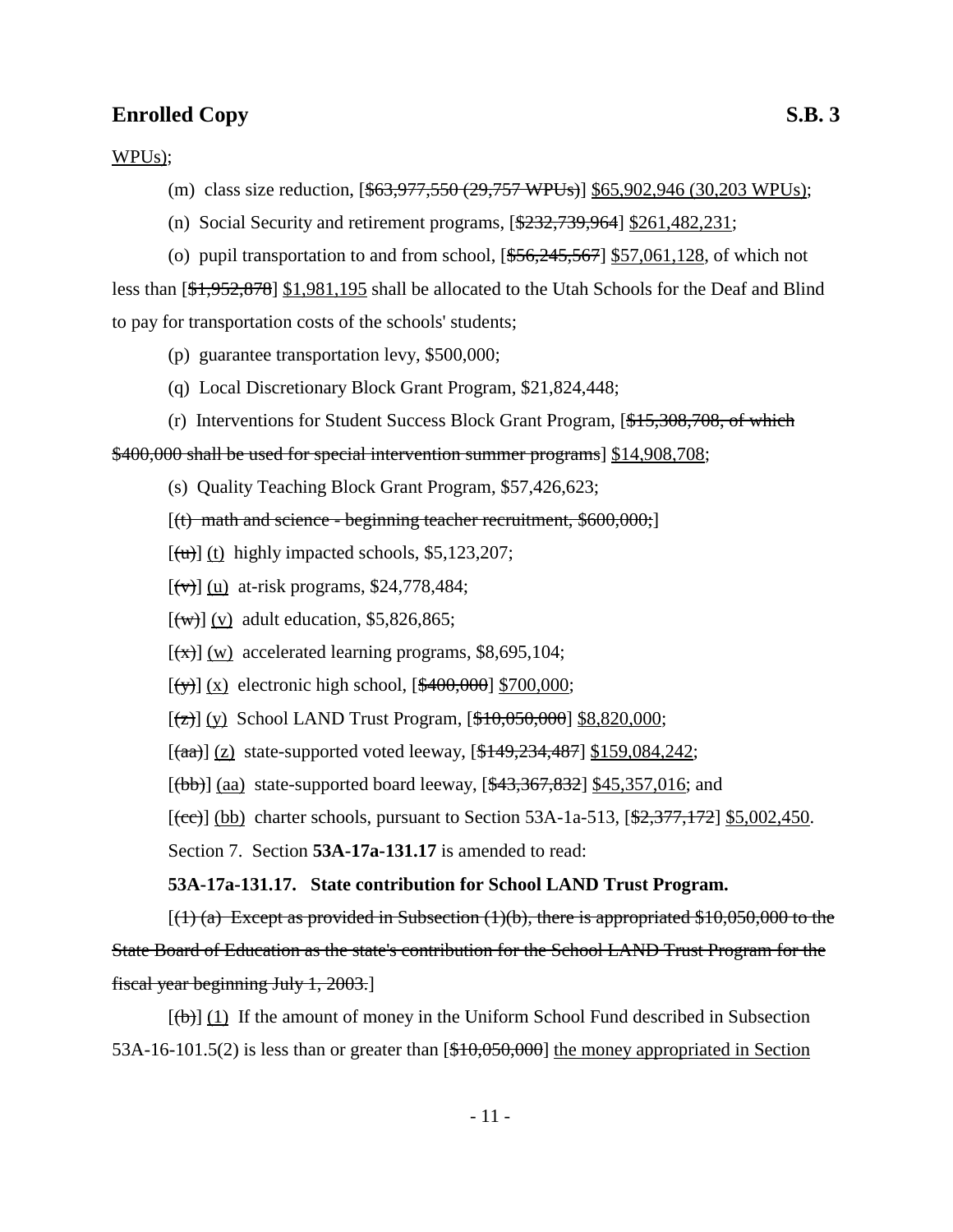53A-17a-104 for the School LAND Trust Program, the appropriation shall be equal to the amount of money in the Uniform School Fund described in Subsection 53A-16-101.5(2), up to a maximum of \$12,000,000.

(2) The State Board of Education shall distribute the money appropriated in Subsection (1) in accordance with Section 53A-16-101.5 and rules established by the board in accordance with Title 63, Chapter 46a, Utah Administrative Rulemaking Act.

Section 8. Section **53A-17a-133** is amended to read:

# **53A-17a-133. State-supported voted leeway program authorized -- Election requirements -- State guarantee -- Reconsideration of the program.**

(1) An election to consider adoption or modification of a voted leeway program is required if initiative petitions signed by 10% of the number of electors who voted at the last preceding general election are presented to the local school board or by action of the board.

(2) (a) (i) To establish a voted leeway program, a majority of the electors of a district voting at an election in the manner set forth in Section 53A-16-110 must vote in favor of a special tax.

(ii) The tax rate may not exceed .002 per dollar of taxable value.

(b) The district may maintain a school program which exceeds the cost of the program referred to in Section 53A-17a-145 with this voted leeway.

(c) In order to receive state support the first year, a district must receive voter approval no later than December 1 of the year prior to implementation.

(3) (a) Under the voted leeway program, the state shall contribute an amount sufficient to guarantee [\$17.14] \$17.54 per weighted pupil unit for each .0001 of the first .0016 per dollar of taxable value.

(b) The same dollar amount guarantee per weighted pupil unit for the .0016 per dollar of taxable value under Subsection (3)(a) shall apply to the board-approved leeway authorized in Section 53A-17a-134, so that the guarantee shall apply up to a total of .002 per dollar of taxable value if a school district levies a tax rate under both programs.

(c) (i) Beginning July 1,  $[2004]$   $2005$ , the  $[417.14]$   $[17.54]$  guarantee under Subsections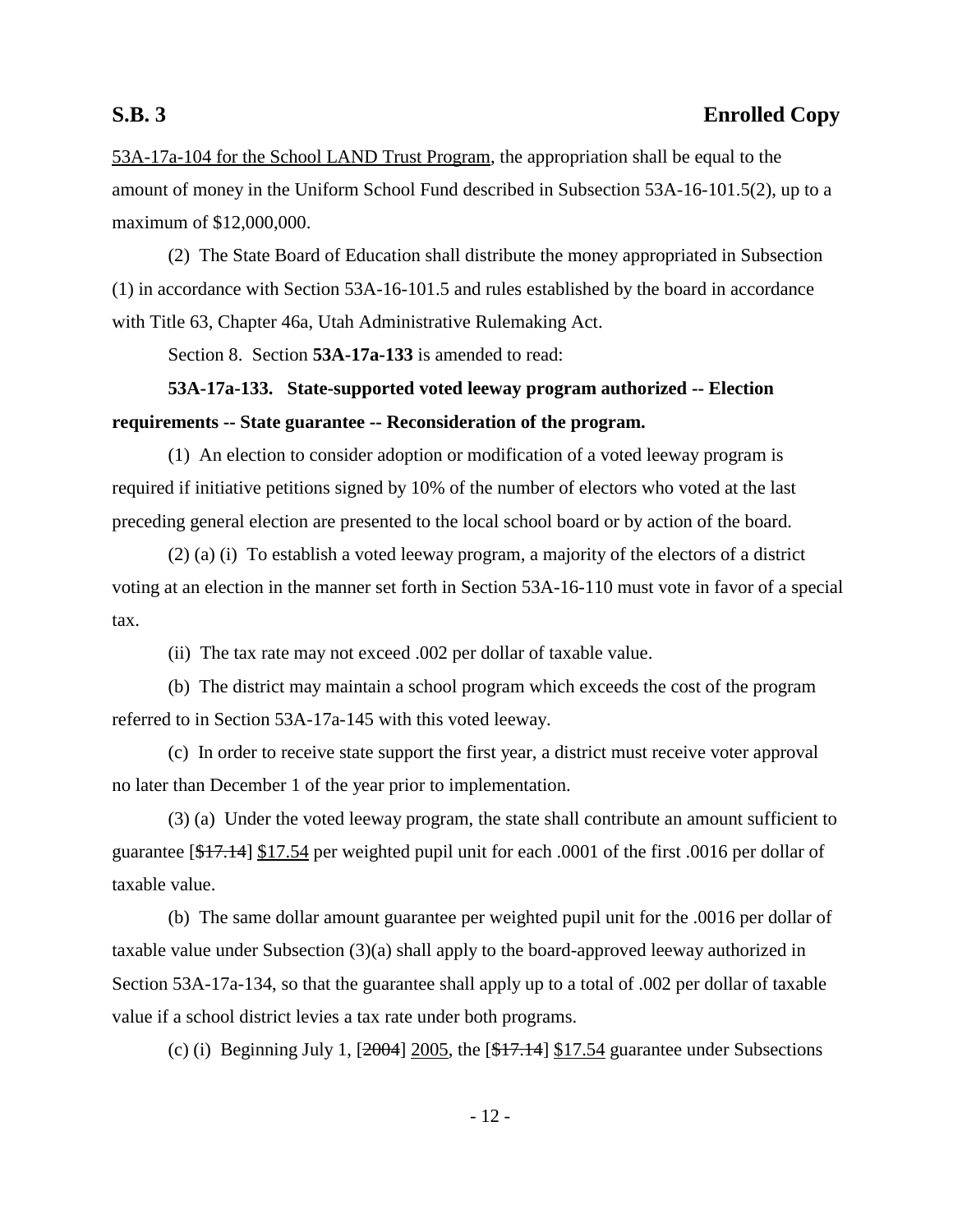(3)(a) and (b) shall be indexed each year to the value of the weighted pupil unit by making the value of the guarantee equal to .008544 times the value of the prior year's weighted pupil unit.

(ii) The guarantee shall increase by .0005 times the value of the prior year's weighted pupil unit for each succeeding year until the guarantee is equal to .010544 times the value of the prior year's weighted pupil unit.

(d) (i) The amount of state guarantee money to which a school district would otherwise be entitled to under this Subsection (3) may not be reduced for the sole reason that the district's levy is reduced as a consequence of changes in the certified tax rate under Section 59-2-924 pursuant to changes in property valuation.

(ii) Subsection  $(3)(d)(i)$  applies for a period of two years following any such change in the certified tax rate.

(4) (a) An election to modify an existing voted leeway program is not a reconsideration of the existing program unless the proposition submitted to the electors expressly so states.

(b) A majority vote opposing a modification does not deprive the district of authority to continue an existing program.

(c) If adoption of a leeway program is contingent upon an offset reducing other local school board levies, the board must allow the electors, in an election, to consider modifying or discontinuing the program prior to a subsequent increase in other levies that would increase the total local school board levy.

(d) Nothing contained in this section terminates, without an election, the authority of a school district to continue an existing voted leeway program previously authorized by the voters.

Section 9. Section **53A-17a-134** is amended to read:

### **53A-17a-134. Board-approved leeway -- Purpose -- State support -- Disapproval.**

(1) Each local school board may levy a tax rate of up to .0004 per dollar of taxable value to maintain a school program above the cost of the basic school program as follows:

(a) a local school board shall use the monies generated by the tax for class size reduction within the school district;

(b) if a local school board determines that the average class size in the school district is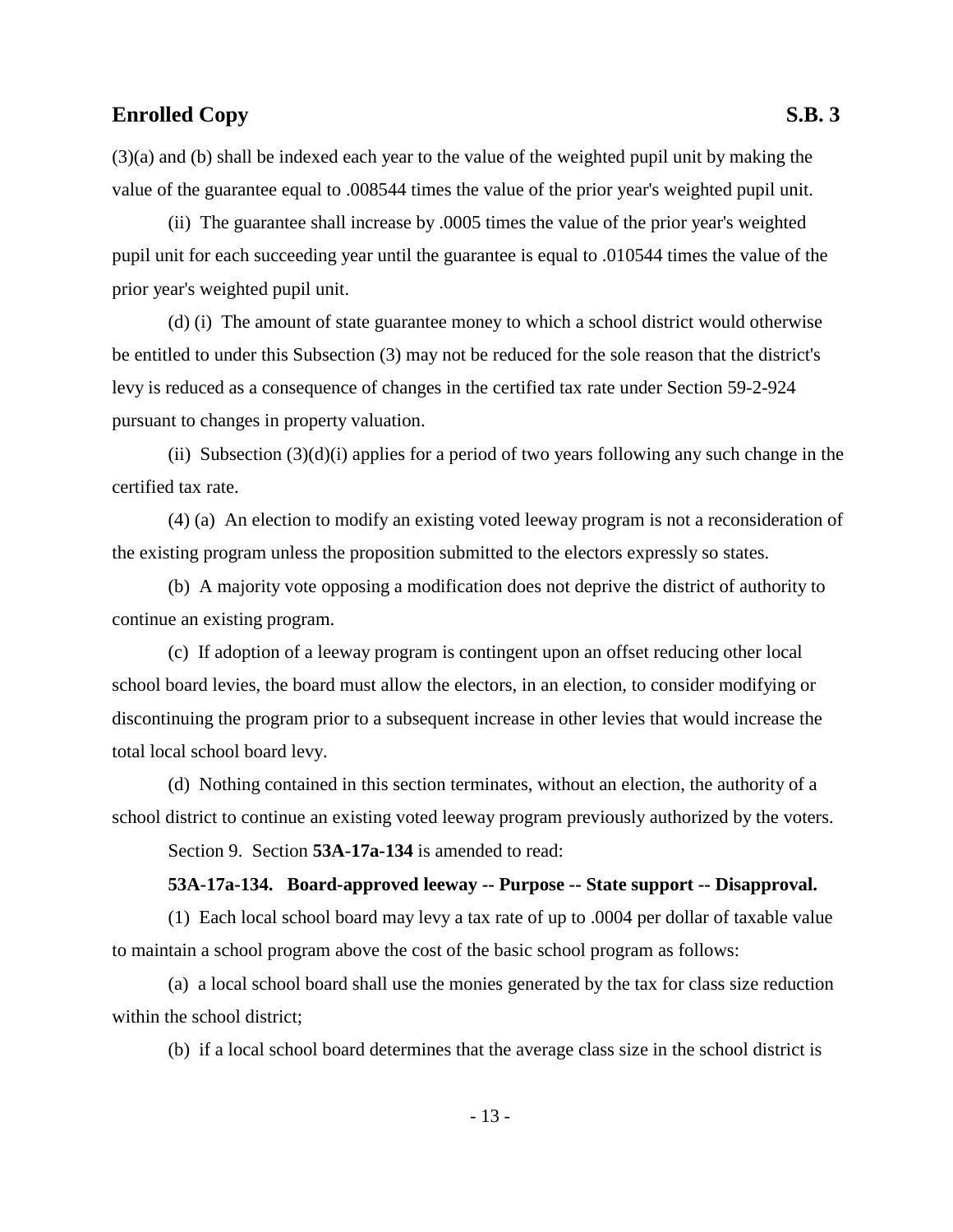not excessive, it may use the monies for other school purposes but only if the board has declared the use for other school purposes in a public meeting prior to levying the tax rate; and

(c) a district may not use the monies for other school purposes under Subsection (1)(b) until it has certified in writing that its class size needs are already being met and has identified the other school purposes for which the monies will be used to the State Board of Education and the state board has approved their use for other school purposes.

(2) (a) The state shall contribute an amount sufficient to guarantee  $[47.14]$  \$17.54 per weighted pupil unit for each .0001 per dollar of taxable value.

(b) The guarantee shall increase in the same manner as provided for the voted leeway guarantee in Subsections  $53A-17a-133(3)(c)(i)$  and (ii).

(3) The levy authorized under this section is not in addition to the maximum rate of .002 authorized in Section 53A-17a-133, but is a board-authorized component of the total tax rate under that section.

(4) As an exception to Section 53A-17a-133, the board-authorized levy does not require voter approval, but the board may require voter approval if requested by a majority of the board.

(5) An election to consider disapproval of the board-authorized levy is required, if within 60 days after the levy is established by the board, referendum petitions signed by the number of legal voters required in Section 20A-7-301, who reside within the school district, are filed with the school district.

(6) (a) A local school board shall establish its board-approved levy by April 1 to have the levy apply to the fiscal year beginning July 1 in that same calendar year except that if an election is required under this section, the levy applies to the fiscal year beginning July 1 of the next calendar year.

(b) The approval and disapproval votes authorized in Subsections (4) and (5) shall occur at a general election in even-numbered years, except that a vote required under this section in odd-numbered years shall occur at a special election held on a day in odd-numbered years that corresponds to the general election date. The school district shall pay for the cost of a special election.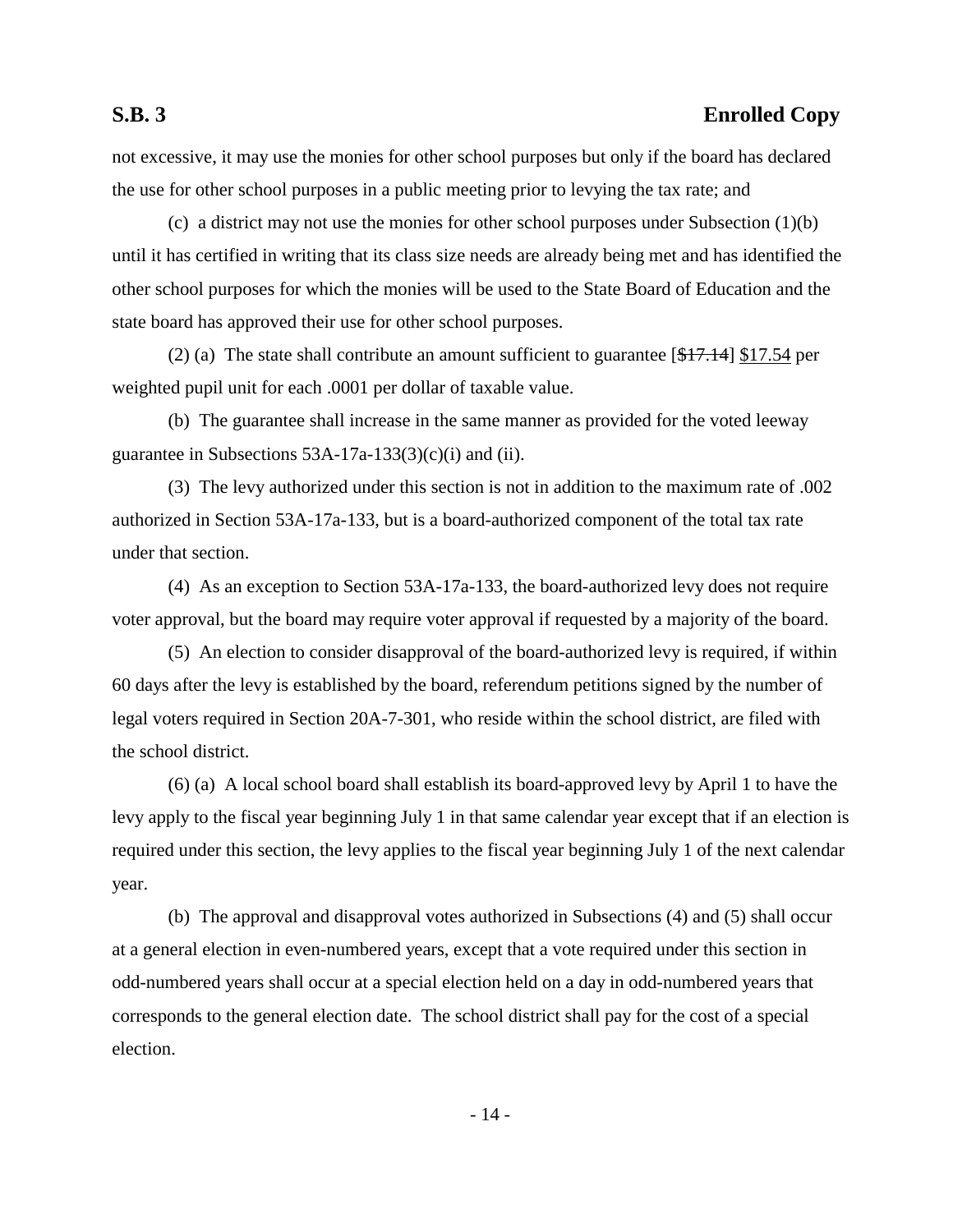(7) (a) Modification or termination of a voter-approved leeway rate authorized under this section is governed by Section 53A-17a-133.

(b) A board-authorized leeway rate may be modified or terminated by a majority vote of the board subject to disapproval procedures specified in this section.

(8) A board levy election does not require publication of a voter information pamphlet. Section 10. Section **53A-17a-135** is amended to read:

### **53A-17a-135. Minimum basic tax rate -- Certified revenue levy.**

(1) (a) In order to qualify for receipt of the state contribution toward the basic program and as its contribution toward its costs of the basic program, each school district shall impose a minimum basic tax rate per dollar of taxable value that generates [\$212,110,681] \$217,590,703 in revenues statewide.

(b) The preliminary estimate for the  $[2003-04]$  2004-05 minimum basic tax rate is  $[-001743]$  .001754.

(c) The State Tax Commission shall certify on or before June 22 the rate that generates [ $\frac{$212,110,681}{$217,590,703}$  in revenues statewide.

(d) If the minimum basic tax rate exceeds the certified revenue levy as defined in Section 53A-17a-103, the state is subject to the notice requirements of Section 59-2-926.

(2) (a) The state shall contribute to each district toward the cost of the basic program in the district that portion which exceeds the proceeds of the levy authorized under Subsection (1).

(b) In accord with the state strategic plan for public education and to fulfill its responsibility for the development and implementation of that plan, the Legislature instructs the State Board of Education, the governor, and the Office of Legislative Fiscal Analyst in each of the coming five years to develop budgets that will fully fund student enrollment growth.

(3) (a) If the proceeds of the levy authorized under Subsection (1) equal or exceed the cost of the basic program in a school district, no state contribution shall be made to the basic program.

(b) The proceeds of the levy authorized under Subsection (1) which exceed the cost of the basic program shall be paid into the Uniform School Fund as provided by law.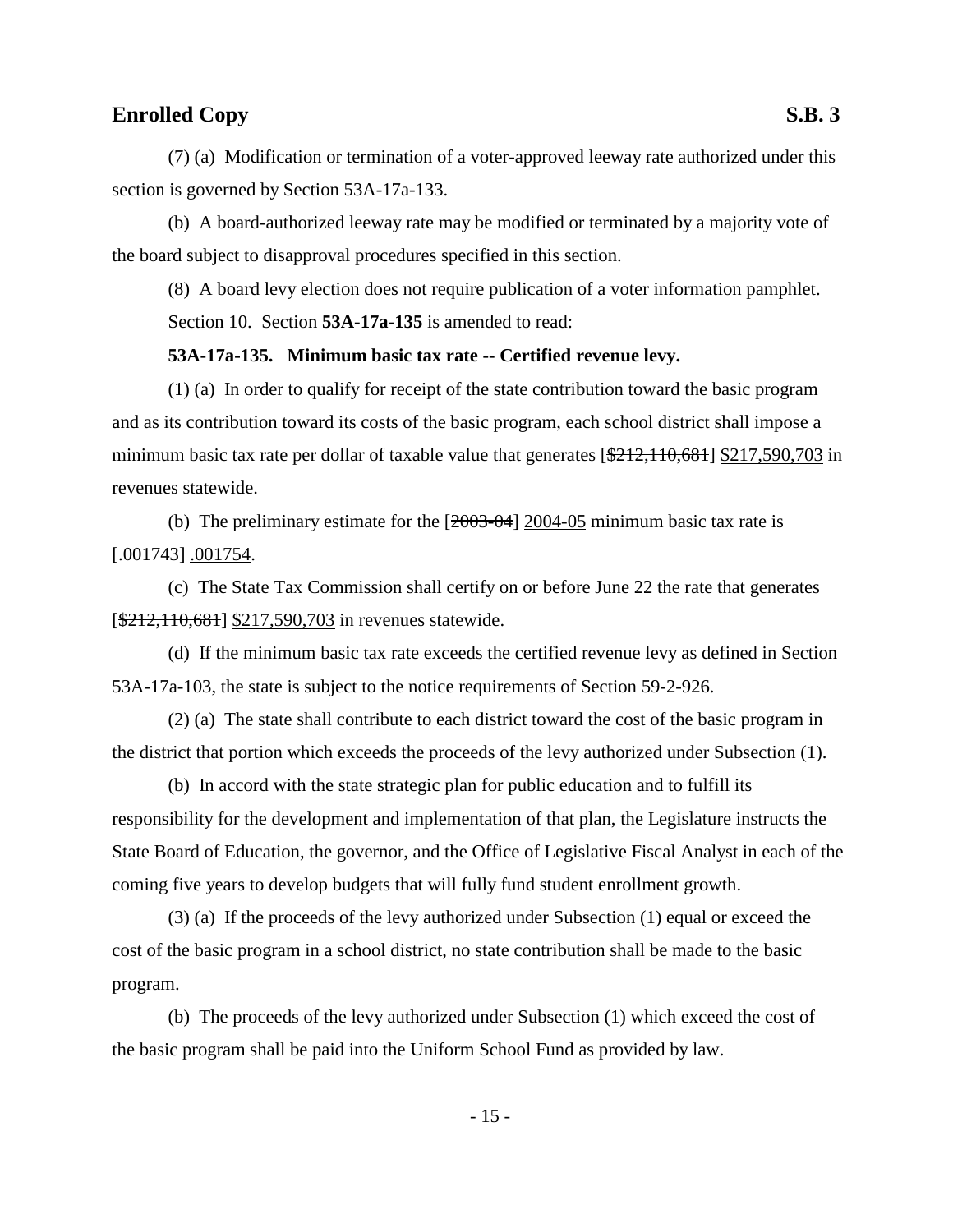Section 11. Section **53A-17a-148** is amended to read:

### **53A-17a-148. Use of nonlapsing balances.**

(1) For the fiscal year beginning on July 1, [2003] 2004, the State Board of Education may use up to \$300,000 of nonlapsing balances for the following:

(a) to stabilize the value of the weighted pupil unit;

(b) to maintain program levels in school districts that may experience unanticipated and unforeseen losses of students;

(c) to equalize programs in school districts where a strict application of the law provides inequity;

(d) to pay the added cost when students attend school out of state; and

[(e) to assist in the operation of the laboratory school at Utah State University, through the allocation of monies for a career ladder program at the school; and]

 $[(f)]$  (e) other uses approved by the board.

(2) For the fiscal year beginning on July 1, [2003] 2004, the State Board of Education may use up to  $[\frac{22,500,000}{1,000,000}]$  of uncommitted nonlapsing balances for adult high school completion and adult basic skill programs.

(3) For the fiscal year beginning on July 1, 2004, the State Board of Education shall use Minimum School Program nonlapsing balances to supplement the appropriation to charter schools for the replacement of local property tax revenues, up to the amount allowed under their formula detailed in Subsection 53A-1a-513(4).

Section 12. Section **53A-17a-149** is amended to read:

### **53A-17a-149. Funds for classroom supplies.**

(1) If the interest and dividends deposited in the Uniform School Fund from the investment of monies in the Permanent State School Fund are sufficient to provide the maximum amount of funds to the School LAND Trust Program as provided in Section 53A-16-101.5, the balance of the interest and dividends, up to a maximum of \$10,000,000, shall be appropriated by the Legislature for teachers' classroom supplies.

(2) (a) Money appropriated for classroom supplies pursuant to Subsection (1) shall be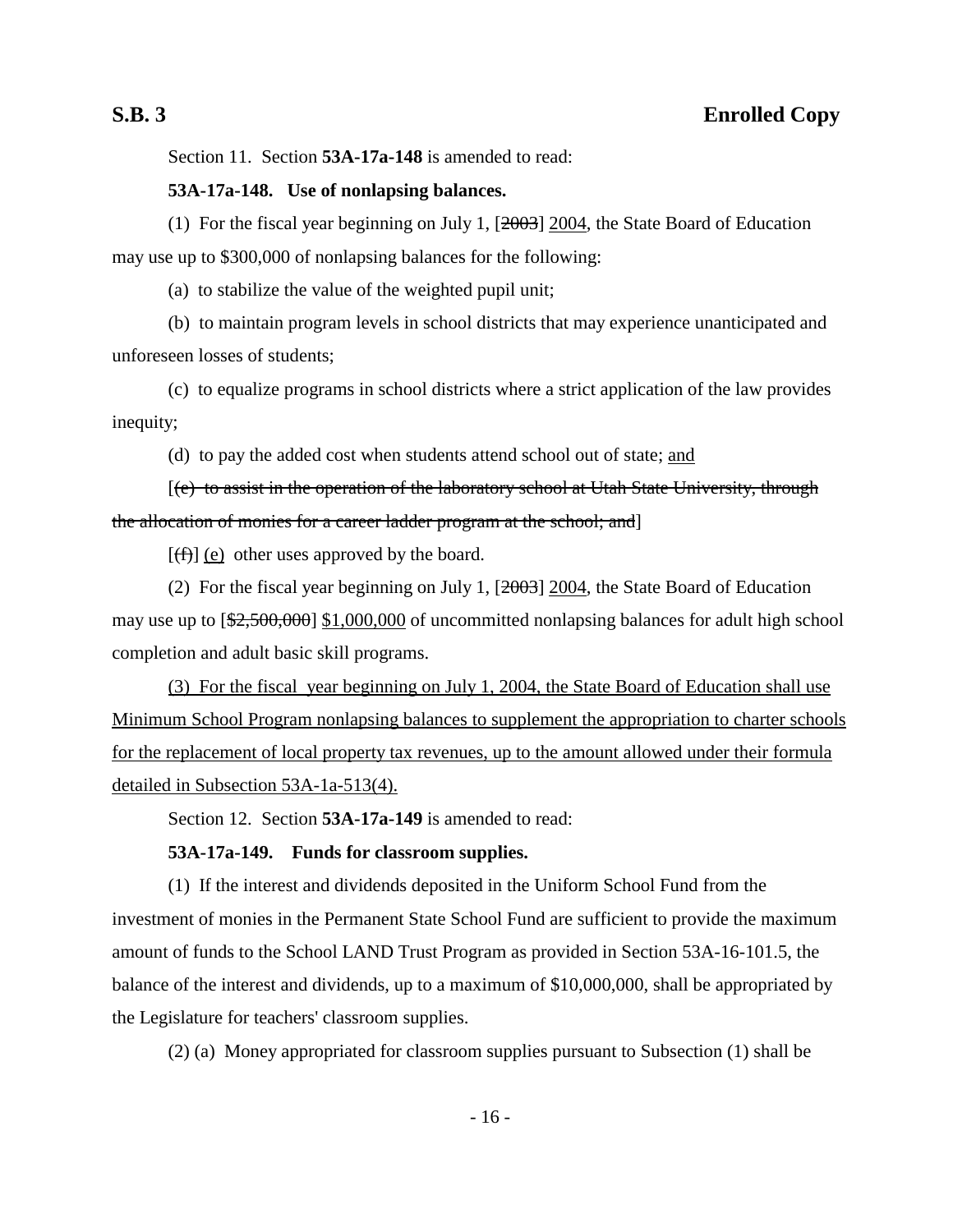distributed to classroom teachers in school districts, the Schools for the Deaf and the Blind, the Edith Bowen Laboratory School, and charter schools on the basis of the number of classroom teachers in each school as compared to the total number of classroom teachers.

(b) Each teacher in grades kindergarten through six shall receive up to \$225 and each teacher in grades seven through 12 shall receive up to \$175 from the appropriation.

(c) Teachers shall spend the money for school supplies, materials, or field trips under rules adopted by the State Board of Education.

(d) As used in this section, "classroom teacher" or "teacher" means permanent teacher positions filled by one teacher or two or more job-sharing teachers:

(i) who are licensed personnel;

(ii) who are paid on the teacher's salary schedule;

(iii) who are hired for an entire contract period; and

(iv) whose primary function is to provide instructional or a combination of instructional and counseling services to students in public schools.

Section 13. Section **53A-21-105** is amended to read:

**53A-21-105. State contribution to capital outlay programs.**

(1) [The state contribution toward the cost of the programs established under Section 53A-21-102 for the fiscal year beginning July 1, 2003, shall consist of an appropriation totaling \$27,228,900 to the State Board of Education As an ongoing appropriation subject to future budget constraints, there is appropriated from the Uniform School Fund for fiscal year 2004-05, \$27,288,900 to the State Board of Education for the capital outlay programs created in Section 53A-21-102.

(2) Of the monies appropriated in Subsection (1), the State Board of Education shall distribute:

(a) \$24,358,000 in accordance with the Capital Outlay Foundation Program described in Section 53A-21-103; and

(b) \$2,930,900 in accordance with the Enrollment Growth Program described in Section 53A-21-103.5.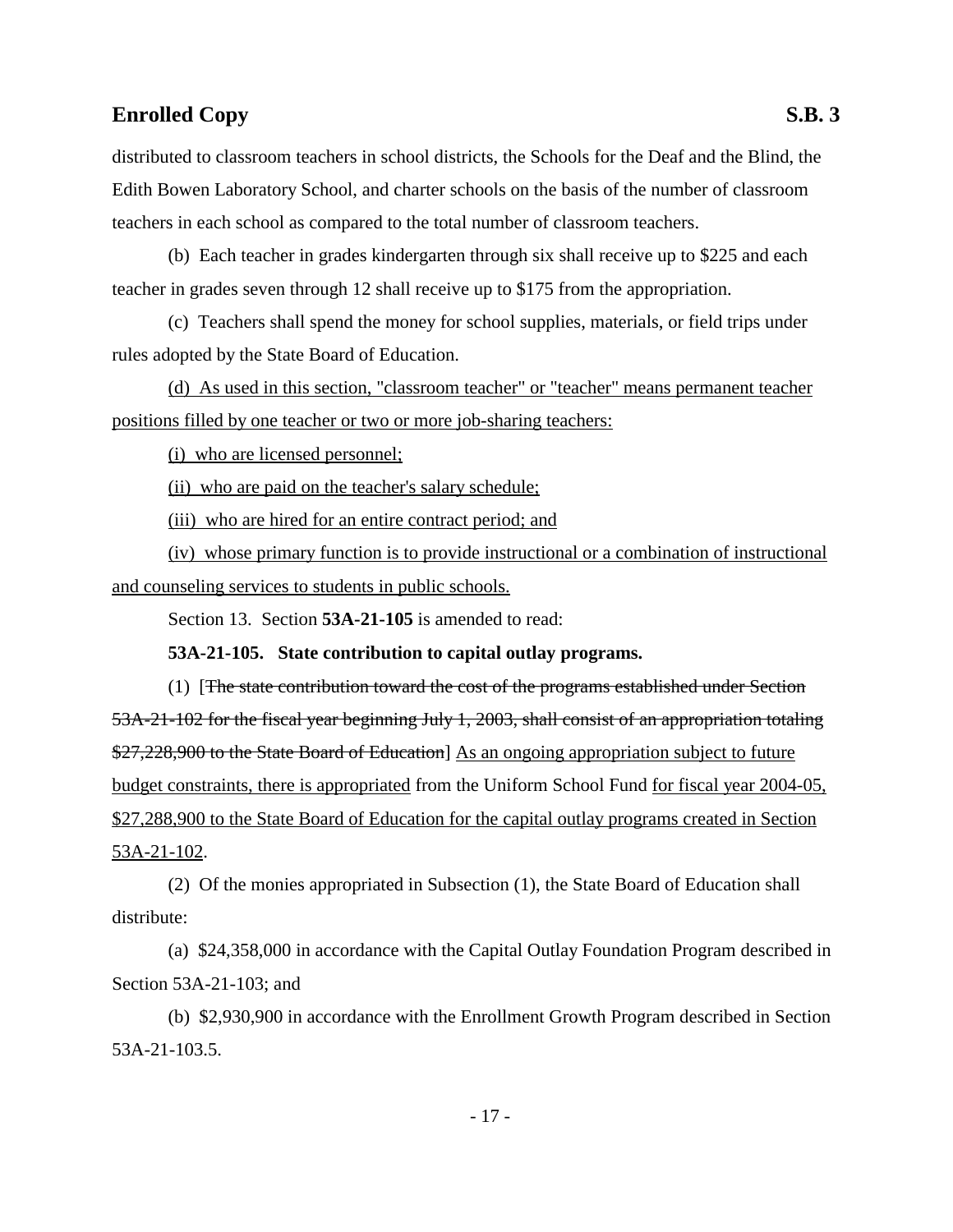## Section 14. **Appropriation to University of Utah Reading Clinic.**

As an ongoing appropriation subject to future budget constraints, there is appropriated from the Uniform School Fund for fiscal year 2004-05, \$375,000 to the University of Utah for the University of Utah Reading Clinic.

## Section 15. **One-time appropriation for fiscal year 2004-05.**

(1) There is appropriated from the Uniform School Fund to the State Board of Education, for fiscal year 2004-05 only:

(a) \$5,500,000 for classroom supplies and materials to be distributed to, and expended by, teachers in accordance with Subsection 53A-17a-149(2);

(b) \$1,600,000 for adult education; and

(c) \$17,200,400 for a bonus for employees of school districts and charter schools.

(2) It is the intent of the Legislature that the appropriation under Subsection  $(1)(c)$  shall:

(a) fund a 1% cost-of-living allowance for employees of school districts and charter

schools effective June 19, 2004; and

(b) be distributed as a one-time bonus in December 2004 to each school district and charter school employee, calculated on an FTE equivalent basis.

Section 16. **One-time appropriation for fiscal year 2003-04.**

(1) There is appropriated from the Uniform School Fund to the State Board of Education, for fiscal year 2003-04 only:

(a) \$716,000 to be distributed to charter schools for the replacement of local property tax revenues pursuant to Section 53A-1a-513; and

(b) \$175,000 for the Electronic High School.

(2) It is the intent of the Legislature that the funds appropriated in fiscal year 2003-04 to the Electronic High School be nonlapsing. These funds shall be used to fund growth needs in the current school year and fund anticipated growth in the 2004-05 school year.

Section 17. **Legislative intent.**

It is the intent of the Legislature:

(1) to recognize the additional cost of training and or testing related to being recognized